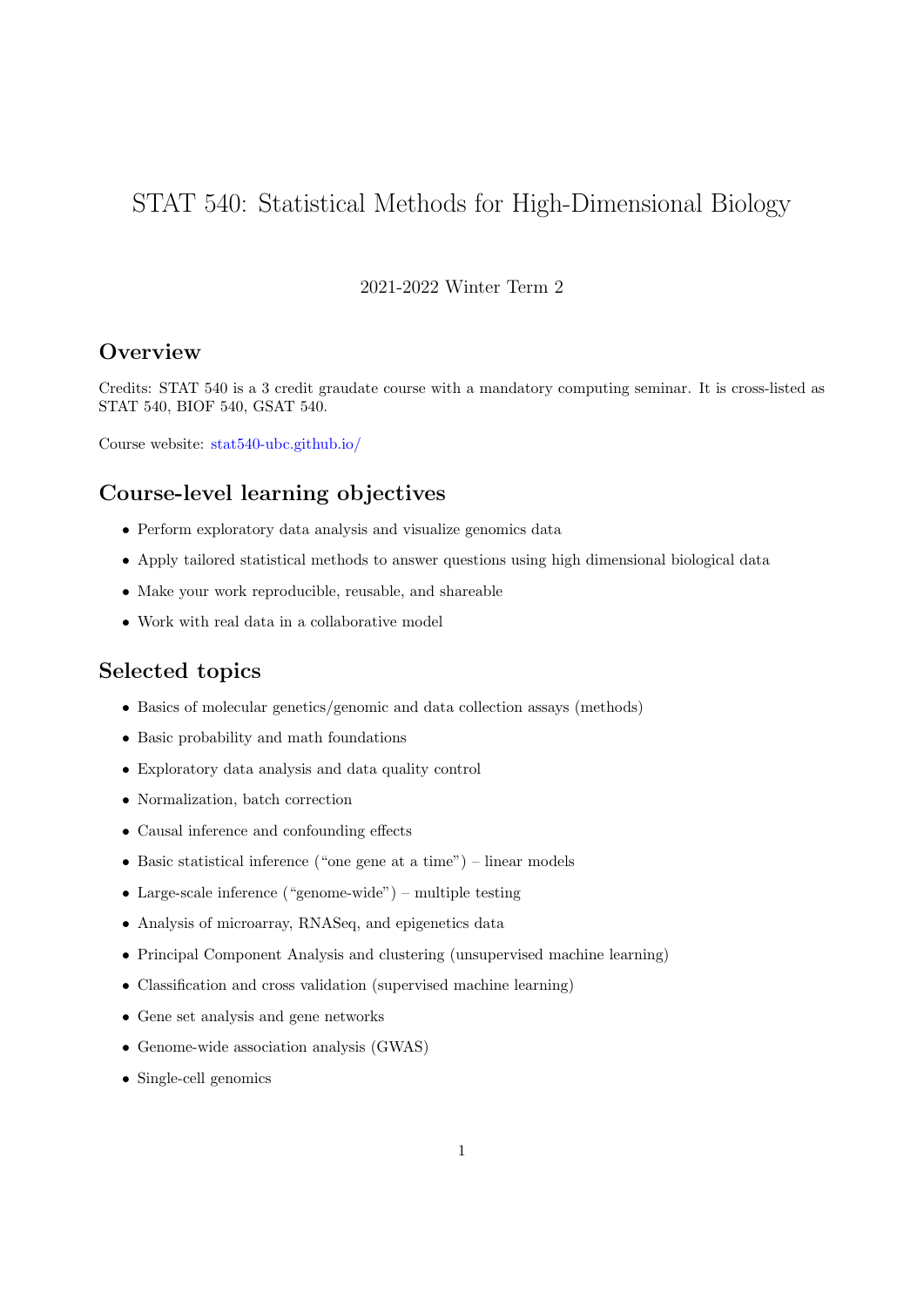# Teaching Team

#### **Instructors**

- Keegan Korthauer (She/Her/Hers) Email: [keegan@stat.ubc.ca](mailto:keegan@stat.ubc.ca) Virtual office hours: Thursday 9-10am (Pacific time)
- Yongjin Park, PhD (He/Him/His) Email: [ypp@stat.ubc.ca](mailto:ypp@stat.ubc.ca) Virtual office hours: Wednesday 1-2pm (Pacific time)

#### Teaching Assistants

- Asfar Lathif (He/Him/His) Email: [asfarlathifbt@gmail.com](mailto:asfarlathifbt@gmail.com) Virtual office hours: Tuesday 10-11am (Pacific time)
- Marco Tello (He/Him/His) Email: [Marco.TelloPalencia@bcchr.ca](mailto:Marco.TelloPalencia@bcchr.ca) Virtual office hours: Thursday 11am-12pm TBA (Pacific time)

# Schedule

Note that as part of UBC's response to the COVID-19 omicron variant, lecture and seminar will be held online for the first two weeks of the term (synchronously via Zoom; meeting links posted in Canvas). It is expected that lecture and seminar will be held in person starting January 24. In case of any changes to this plan, stay tuned to [UBC Broadcast communications.](https://covid19.ubc.ca/)

Lectures held in person will also be live-streamed whenever possible (links shared in Canvas) to minimize disruption for those students who are unable to attend class due to illness or isolation. Seminar sessions will not be recorded, as these are primarily interactive.

#### Lectures (Sec 201)

- Time : Mon Wed 9:30-11am
- Location:
	- Before January 24: online (Zoom meeting links posted in Canvas)
	- On January 24 and after: in person in [ESB 2012](https://ssc.adm.ubc.ca/classroomservices/function/viewlocation?userEvent=ShowLocation&buildingID=ESB&roomID=2012)
- See [course website](https://stat540-ubc.github.io/) for lecture materials and schedule

#### Seminars (Sec S2B)

- Time : Mon 12pm-1pm
- Location:
	- Before January 24: online (Zoom meeting links posted in Canvas)

– On January 24 and after: in person in [ESB 1012](https://ssc.adm.ubc.ca/classroomservices/function/viewlocation?userEvent=ShowLocation&buildingID=ESB&roomID=1012)

- See [course website](https://stat540-ubc.github.io/) for schedule and seminar materials
- We strongly recommend reading the seminar materials prior to attending each seminar.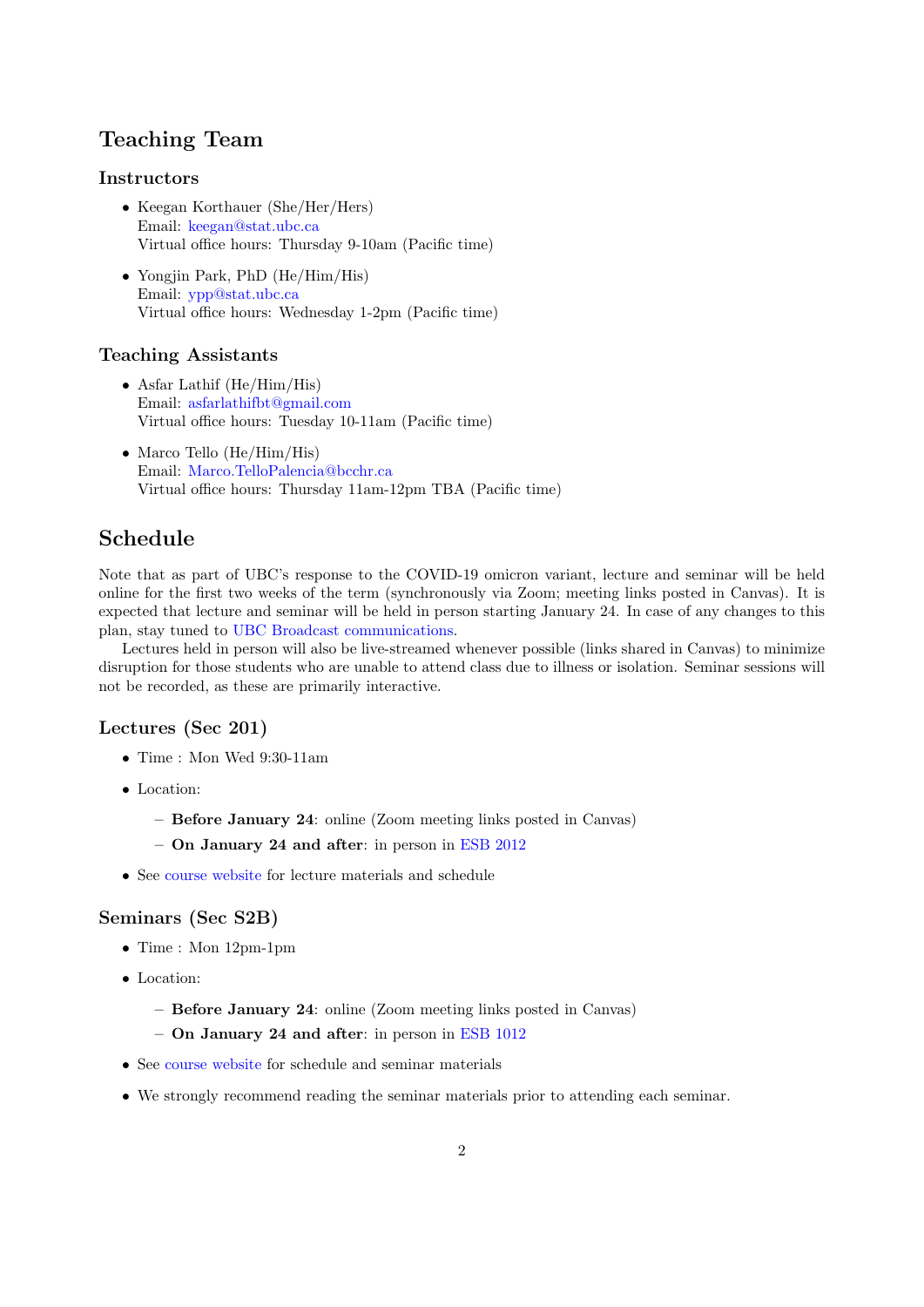# Course communication

As we begin the term with web-oriented learning, it is vital that we have a dedicated plan for how we will communicate throughout the semester.

#### Announcements

Course announcements will be posted in the [course Github Discussion repository](https://github.com/STAT540-UBC/Discussion) (you will be granted access after we collect your Github user IDs). You are responsible for checking it regularly (subscribe to email notifications for this repo to make this easier).

### General questions

Please also use the [course Github Discussion repository](https://github.com/STAT540-UBC/Discussion) for posting questions (e.g. topics discussed in class, questions about course organization, assignment clarifications, if you are stuck on an assignment and need help). This ensures the message can be seen by the entire teaching team, and that others in the class who might have the same question can learn from responses. You are also welcome to share your input on questions posted by others using comments.

#### Private matters

For private matters (e.g. requesting an extension or concerns about your grades), please contact the Teaching team by email (listed above). Please refrain from using email to ask general questions described above.

#### Group work

In your final project groups, we encourage you to make use of (1) the discussion feature in your GitHub Teams group, and (2) the issues feature in your group's project repo. In addition, you are encouraged to meet regularly via an online platform of your choice (or in person if conditions permit). Please reach out if you have any questions or challenges in this space.

### Prerequisites and Resources

This interdisciplinary course requires a broad range of skills at the interface of statistics, molecular biology / genomics, and computing. While you may have some background in one or more of the following areas, you are not expected to be an expert in all. That said, to be successful in the course, you may need to spend a bit more time in the areas that you have less experience in. Although there are no official prerequisites for the course, here is a list of useful skills to bring into the course and/or learn along the way.

#### Statistics:

- You should have already taken a university level introductory statistics course.
- [This free online book "Modern Statistics for Modern Biology" by Susan Holmes and Wolfgang Huber](http://web.stanford.edu/class/bios221/book/) is a great reference for introduction or review of many of the statistical concepts that are relevant for this course.
- [This free online book "Data Analysis for the Life Sciences" by Rafael Irizarry and Michael Love](http://genomicsclass.github.io/book/) is another great resource for introduction or review of many of the statistical concepts relevant in this course, with an emphasis on implementation in R.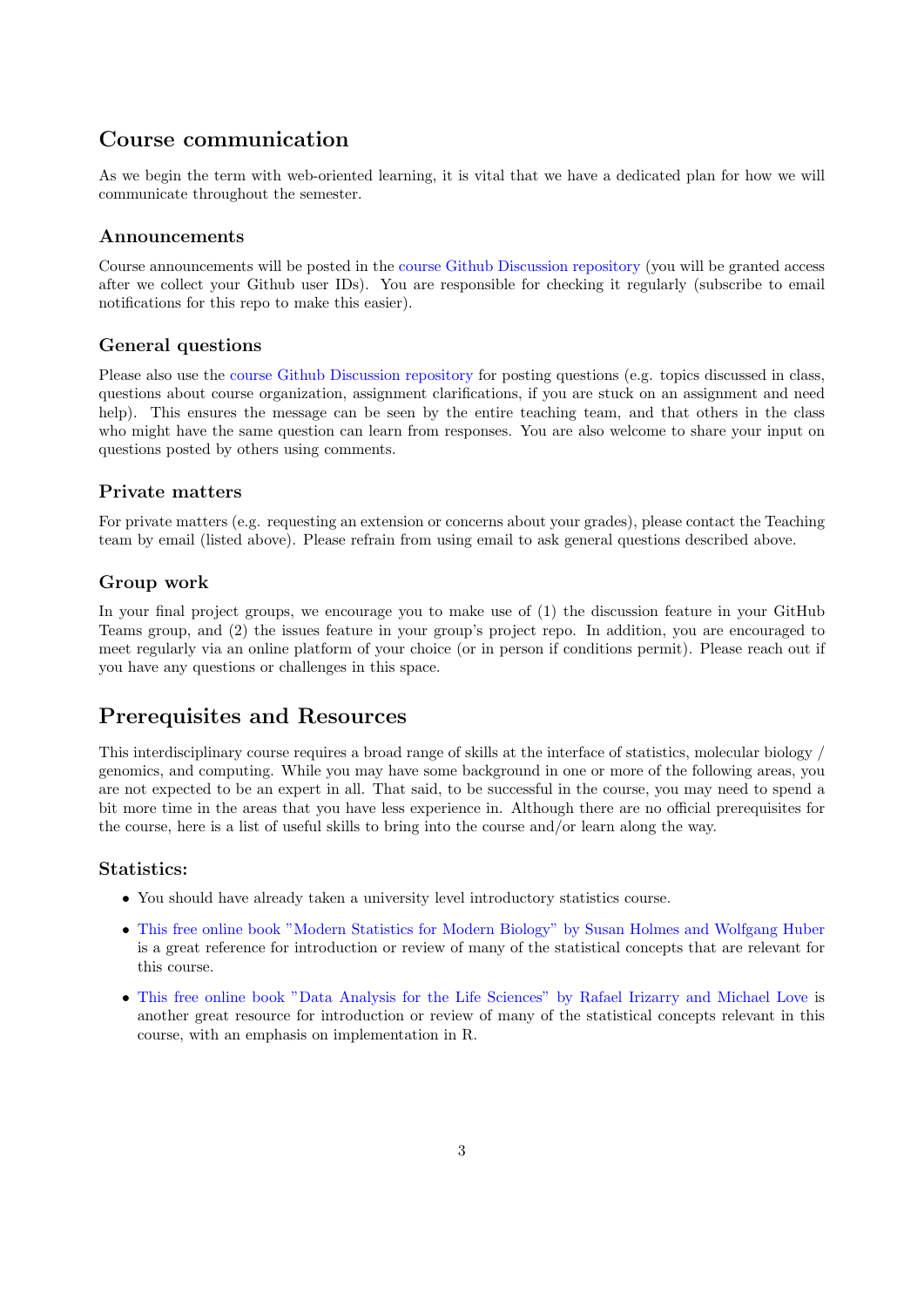#### Biology:

- No requirements, but you are expected to learn things like, e.g. the difference between DNA and RNA, and the difference between a gene and a genome.
- [This free online book "Concepts of Biology" by Fowler, Roush Wise](https://openstax.org/books/concepts-biology/pages/1-introduction) is a great resource for biological concepts, in particular chapters 6 and 9
- [This free online book "Biology" by Clark, Douglas Choi](https://openstax.org/books/biology-2e/pages/1-introduction) goes more in-depth, see Chapters 14, 15, and 16 for material on genetics that is particularly relevant for this course.
- No matter your prior experience, when you come across a new biological concept during the course or in your research, you might need to spend a bit of time 'learning as you go' - this is expected and something I still do regularly in my day-to-day research!

### R:

- No experience required but be prepared to do a lot of self-guided learning if you haven't taken other courses on R or used it in your research.
- Start now by installing [R](https://cran.r-project.org/) and the HIGHLY RECOMMENDED "integrated development environment" (IDE) [RStudio](https://rstudio.com/products/rstudio/download/) - both are free and open source.
- You should be able to run R on your own computer during each seminar session.
- If you are new to R, check out [this blog post on getting started with R.](http://santina.me/Get-started-with-R/)
- [This free online book "Introduction to Data Science" by Rafael Irizarry](https://rafalab.github.io/dsbook/) is also a great resource for getting more in-depth with R, programming basics, and the tidyverse. In particular see Chapters 1-5.

#### Other computing tools:

- In this course we'll be using the version control software [Git](https://en.wikipedia.org/wiki/Git) and its web-based hosting and collaborative platform [GitHub.](https://en.wikipedia.org/wiki/GitHub)
- [The online resource "Happy Git and GitHub for the useR" from Jenny Bryan](https://happygitwithr.com/) is a great reference for these tools as we learn them.
- Another helpful git resource is [Hadley Wickham's webinar "Collaboration and time travel version](https://rstudio.com/resources/webinars/collaboration-and-time-travel-version-control-with-git-github-and-rstudio/) [control with git, github and RStudio"](https://rstudio.com/resources/webinars/collaboration-and-time-travel-version-control-with-git-github-and-rstudio/)
- We'll learn about using  $R$  markdown to generate readable and reproducible reports with code and text, and you'll be using that a lot in this course - see Chapter 18 of the 'Happy Git' resource mentioned above: "Test drive R markdown".

### Evaluation

You will have three individual assignments, six seminar submissions (one divided into two parts), and one group project. Deadlines are all by 11:59 pm (Pacific time) on the due date, and late assignments are penalized 10% per day/partial day.

For more detail on each of these assignments and detailed instructions on how to turn in your work, see the [course website](https://stat540-ubc.github.io/)

#### Intro Assignment (5%)

An introductory assignment designed to assess basic knowledge of GitHub, R and Rmarkdown